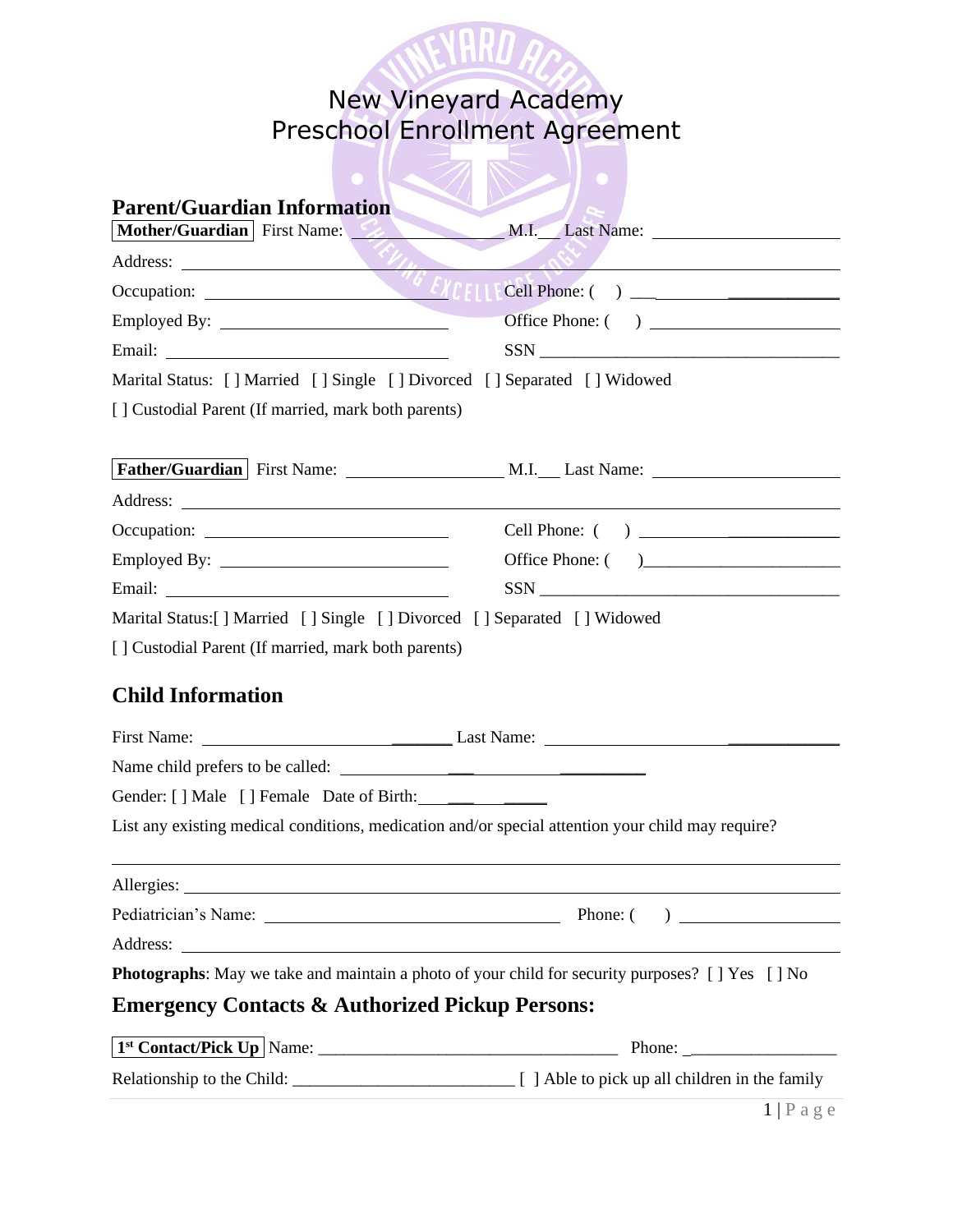| [ ] Not able to pick up the following                                    |                                                                                                                                                                                                                                                                                                                                                         |
|--------------------------------------------------------------------------|---------------------------------------------------------------------------------------------------------------------------------------------------------------------------------------------------------------------------------------------------------------------------------------------------------------------------------------------------------|
|                                                                          |                                                                                                                                                                                                                                                                                                                                                         |
|                                                                          |                                                                                                                                                                                                                                                                                                                                                         |
|                                                                          |                                                                                                                                                                                                                                                                                                                                                         |
| [ ] Not able to pick up the following                                    |                                                                                                                                                                                                                                                                                                                                                         |
|                                                                          |                                                                                                                                                                                                                                                                                                                                                         |
|                                                                          |                                                                                                                                                                                                                                                                                                                                                         |
| [ ] Not able to pick up the following                                    |                                                                                                                                                                                                                                                                                                                                                         |
|                                                                          |                                                                                                                                                                                                                                                                                                                                                         |
| <b>Tuition / Payment Information:</b>                                    |                                                                                                                                                                                                                                                                                                                                                         |
| Current Tuition Amount: [ ] Weekly [ ] Bi-Weekly                         |                                                                                                                                                                                                                                                                                                                                                         |
|                                                                          | By signing this application, I agree to pay my tuition fees and payments on time each week.                                                                                                                                                                                                                                                             |
|                                                                          | <b>ALL ABOUT ME FORM</b>                                                                                                                                                                                                                                                                                                                                |
|                                                                          |                                                                                                                                                                                                                                                                                                                                                         |
|                                                                          | We would like to take this time to welcome you and your family to our daycare/preschool. We hope to see you<br>and your family often in our daycare. If you could fill in the questions below to help us get to know your child a<br>little better; it makes our day and your child's day run a lot smoother. It helps us to know what to expect and be |
| prepared.<br>Has your child been in daycare before? $\Box$ yes $\Box$ no |                                                                                                                                                                                                                                                                                                                                                         |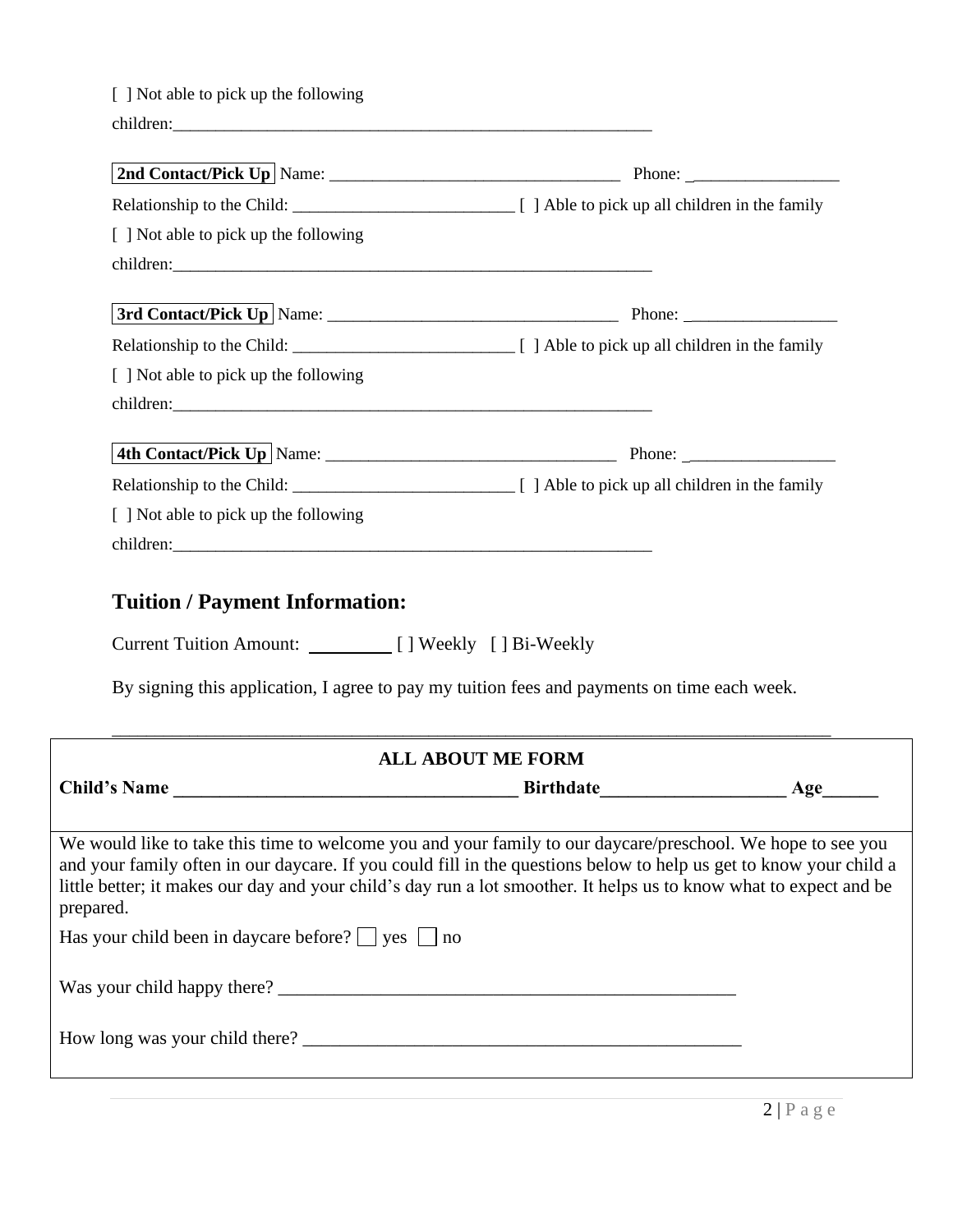| What did you like best about your previous daycare? ____________________________                                                                                       |  |  |     |  |  |
|------------------------------------------------------------------------------------------------------------------------------------------------------------------------|--|--|-----|--|--|
| How would you describe your child's personality on a normal basis?<br>□ Happy □ Moody □ Quiet □ Chatty □ Testing □ Cooperative                                         |  |  |     |  |  |
| Does your child have any siblings?                                                                                                                                     |  |  |     |  |  |
| He/she has ________ Brothers and _______________ Sisters.                                                                                                              |  |  |     |  |  |
|                                                                                                                                                                        |  |  | Age |  |  |
|                                                                                                                                                                        |  |  | Age |  |  |
| <b>Meal Time</b>                                                                                                                                                       |  |  |     |  |  |
| Is your child a picky eater $\Box$ Yes $\Box$ No                                                                                                                       |  |  |     |  |  |
|                                                                                                                                                                        |  |  |     |  |  |
|                                                                                                                                                                        |  |  |     |  |  |
|                                                                                                                                                                        |  |  |     |  |  |
| Please Note: If your child is a picky eater it may be a good idea at first to provide him/her with a few of their<br>favorite foods until they settle into the center. |  |  |     |  |  |
| Am I going to have a hard time getting your child down for a nap? $\Box$ Yes $\Box$ No                                                                                 |  |  |     |  |  |
| Do you have any ideas or a certain routine for us to follow to make naptime a more enjoyable time for your                                                             |  |  |     |  |  |
| Does your child have any major problems that we should be aware of? $\Box$ Yes $\Box$ No                                                                               |  |  |     |  |  |
|                                                                                                                                                                        |  |  |     |  |  |
| Does your child take any kind of medication on a regular basis? TYes No                                                                                                |  |  |     |  |  |
|                                                                                                                                                                        |  |  |     |  |  |
|                                                                                                                                                                        |  |  |     |  |  |
| Does your child have any known allergies? □ Yes □ No                                                                                                                   |  |  |     |  |  |
| Does your child take allergy medication? Tes No                                                                                                                        |  |  |     |  |  |
| Does your child need an inhaler? □ Yes □ No                                                                                                                            |  |  |     |  |  |
| Does your child wear glasses? $\Box$ Yes $\Box$ No                                                                                                                     |  |  |     |  |  |
|                                                                                                                                                                        |  |  |     |  |  |